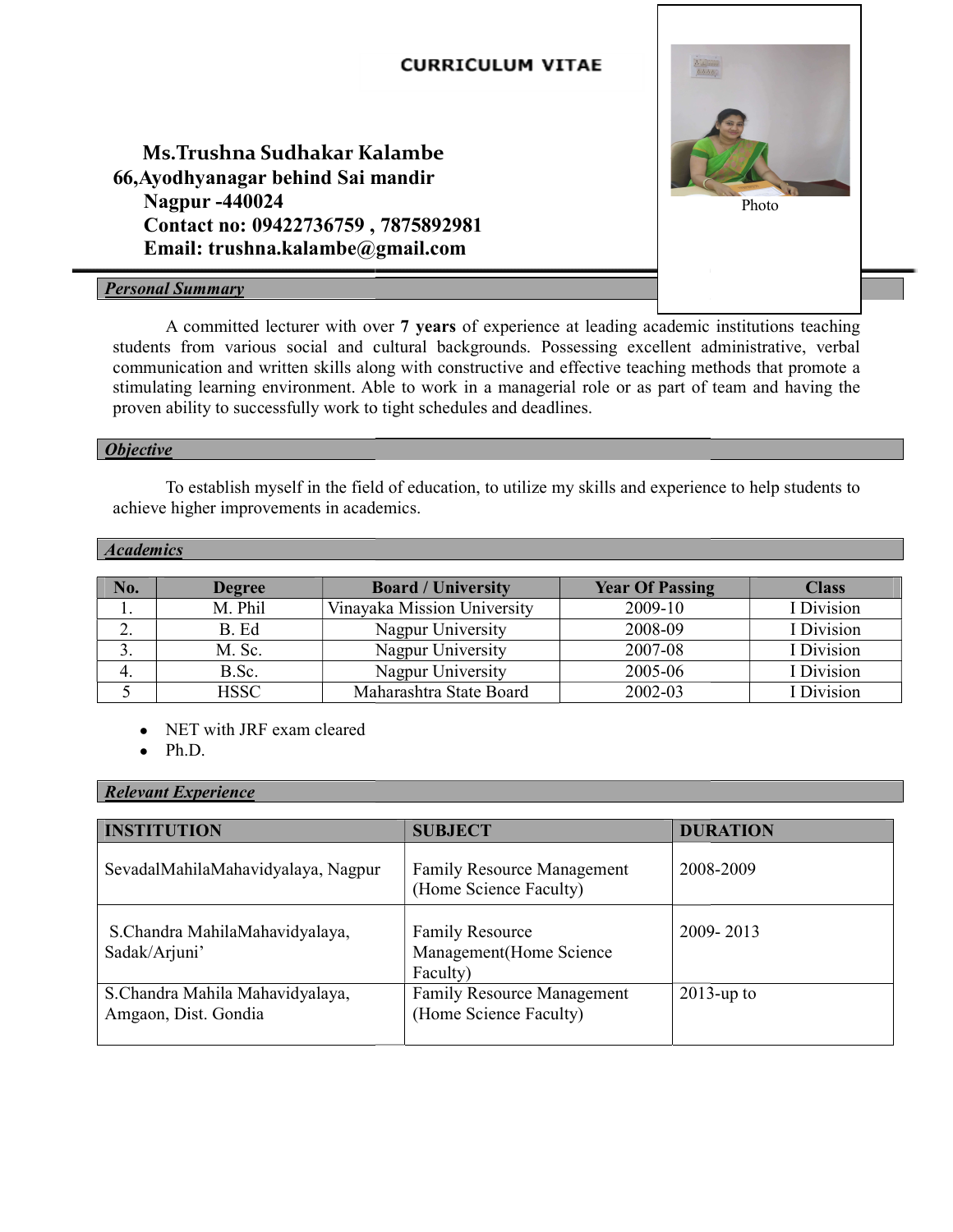### Project

- <PROJECT with students = 1. Candle making Workshop
	- 2. Decorative diyas
	- 3. Decorative pots Workshop
	- 4. Different Types of Flower Decoration
	- 5. Painting Workshop

6. Cottage Workshop

## Extra-Curricular Activities

- Managed Cultural Fest of College
- Organized Educational tour
- Worked as faculty Advisor
- Arranged NSS Programs

## Participation in Conference

- 1. Participated in UGC Sponsored Two Days National Workshop on "Adolescence Issues, concernsa Role of Mentors" Organized by Department of Home Economics, 10thDecember 2011 at MahilaMahavidyalaya, Nandanvan, Nagpur.
- 2. Participated in UGC Sponsored National Seminar on 'NEW DIAMENTION OF SPIRITUAL, MENTAL& PHYSICAL HEALTH &THEIR CHALLENGE" Organized by Department of Textile Clothing & Department of Biology, S.S.Girls College, and Gondia on Friday 23<sup>rd</sup> Sept.2011.
- 3. Participated in Two Days National Symposium on "THE RIGHT TO FOOD, CLOTHING & SHELTER: STEP TOWORDS HEALTHY NATION" held on 16 & 17 Th October 2007 at MahilaMahavidyalaya, Nandanvan, Nagpur.
- 4. Participated in Department of Home Economics & Home Science & Adolescent Health Chapter, InianAcadeny of Pediatrics Nagpur Sponsored One Days State Level Workshop on "ADOLESCENT ISSUES & CHALLENGES" held on  $27<sup>th</sup>$  April 2011 at MahilaMahavidyalaya, Nandanvan, Nagpur.
- 5. Participated in NAGPUR INITIATIVE IN PROMOTION, TRAINING AND RESEARCH IN WOMEN & CHILD HEALTH. held on 4<sup>th</sup> Aug.2005 during World Breast-Feeding Week Celebration.
- 6. Participated in UGC Sponsored One Day Interdisciplinary National Conference on "CONTRIBUTION OF WOMEN INDIAN ARTS AND CULTURE." Organized by Department of Home Economics & History Seth KesarimalPorwal College Kamptee,Nagpur&AkhilBhartiyaItihasSankalanYojana ,New delhi held on 29 th December.
- 7. Participated in UGC Sponsored National Seminar on 'THE CHEMISTRY OF COSMETIC &ITS IMPACT ON HUMAN HEALTH." Organized by Department of Chemistry,S.S.Girls College, Gondia on 26<sup>rd</sup>Oct.2013.Presented poster entitled "IMPACT OF COSMETICS ON THE SOCIAL HEALTH OF HUMAN BEINGS."
- 8. Participated in NORTH MAHARASHTRA UNIVERSITY ,JALGAONsponsored National Seminar on "FUTURE OF INDIAS INTERNAL SECURITY: CHALLENGES AND RESPONSES"Orgnized by Department of Defence and Strategic Studies, School of Arts and Humanities, NMU, Jalgaonheld on 3<sup>rd</sup> and 4 thfeb 2014.Presented a paper on VIDHARBHATIL EDUCATIONAL SOCIAL ADHPATAN,BHAVISHYATIL BHARTIYA SURSHITATELA ANTARGAT DHOKA.
- 9. Participated in UGC Sponsored National Seminar on 'NEW FRONTIERS OF STRESS &ITS MANAGEMENT" Organized by Department of Family Resource Management, S.S.Girls College, Gondia on 11<sup>th</sup> oct 2014. .Presented paper entitled "MENTAL AND PHYSICAL HEALTH STATUS IN ELDERLY PEOPLE RESIDING IN OLD AGE HOME OF GONDIA DISTRICT, MAHARASHTRA."
- 10. Participated in UGC Sponsored One day National Level Seminar on "NUTRITION LITERACY: THE MOST EFFECTIVE WAY OF MAINTAINING HEALTH." Held on 20 december 2014 Orgnized by Department of Home Economics, Dr.M.K.Umathe Arts, Science &R.Mokhare Commerce College, Nagpur.
- 11. Participated in NATIONAL ASSESSMENT AND ACCREDIATION COUNCILSponsored two day National conference on "QUALITY SKILL DEVELOPMENT INITIATIVES IN HIGHER EDUCATION INSTITUTIONS" organized by DHOTE BANDHU SCIENCE COLLEGE, GONDIA, center of higher learning and research held on  $14-15^{th}$  march, 2015.
- 12. Participated in UGC Sponsored National Conference on " Management of Biodegradable Waste and Nutritional Strategies" Organized by POST GRADUATION TEACHING DEPARTMENT OF HOME SCIENCE RASHTRASANT TUKDOJI MAHARAJ NAGPUR UNIVERSITY, NAGPUR, on 17<sup>th</sup>Jan 2015.
- 13. Participated in one week workshop on "RESEARCH METHODOLOGY & QUANTITATIVE METHODS." Organized by C.P.& Berar College,Tulsibag,Nagpur.(RTM Nagpur University Recognized Place for Higher Learning & Research) from  $7<sup>th</sup>$  june 2015.